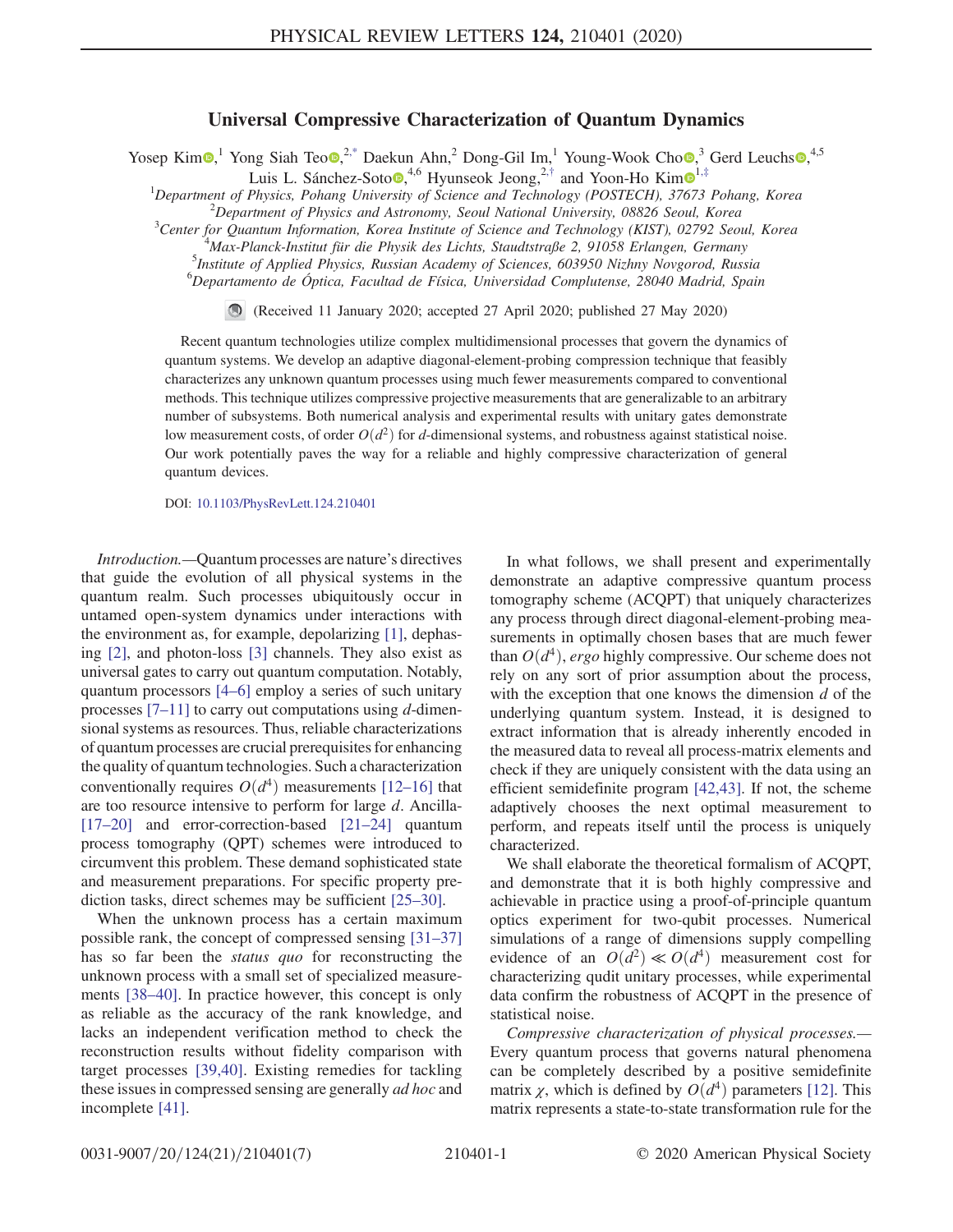<span id="page-1-0"></span>

FIG. 1. An iterative schematic of adaptive compressive quantum process tomography (ACQPT) to find out the  $\chi$  matrix that represents a quantum process M. This schematic is feasible in practice and generalizes to systems of any dimension, making ACQPT universal. At a particular step k, the input state and projection basis are set by the control unitaries  $V_i^{(k)}$  and  $V_o^{(k)}$  that defines the  $\chi$  rotation of  $\mathcal{V}_{k\chi}^{\dagger} \mathcal{V}_{k\chi}$ with  $V_k = V_i^{(k)*} \otimes V_o^{(k)}$ . The detection probability that corresponds to the first diagonal element is accumulated in the dataset  $\mathbb{D}$ . Because the diagonal element probing of  $U_k^{\dagger} \chi U_k$  in general demands resource-intensive measurements,  $U_k^{\dagger} \chi U_k$  is replaced by the closely approximated  $\mathcal{V}_{k}^{\dagger} \mathcal{V}_{k}$  whose diagonal element can be measured with the simple experimental setup. Completely positive and tracepreserving process (CPTP) matrices  $\chi$  that satisfy the dataset D form a convex set  $\mathcal{C}_k$ , which shrinks as data accumulate. In informational preserving process (CPTP) matrices  $\chi$  that satisfy the dataset  $\mathbb D$  form a convex set  $C_k$ , which shrinks as data accumulate. In informational<br>completeness certification (ICC), we track this shrinkage with a linear fu operator. Accordingly, the size monotone  $s_{\text{CVX}}$  is defined as the difference between its unique maximum  $f_{\text{max}}$  and minimum  $f_{\text{min}}$  over  $\mathcal{C}_k$ . If  $\mathcal{C}_k$  contains only a single estimator ( $s_{\text{cvx}} = 0$ ), then this unique estimator  $\chi_{\text{est}}^{(k)}$  is used to represent the quantum process and terminate ACQPT. If not, ACQPT picks an optimal estimator  $\chi_{est}^{(k)}$  having the minimum entropy from the convex set  $C_k$  to pick the next  $V_i^{(k+1)}$  and  $V_o^{(k+1)}$ .

process that accounts for all physical characteristics of the quantum system. We shall unambiguously determine  $\chi$ using the minimal number of measurements necessary with no other presumed information apart from knowing the dimension d of the system (dim $\{\chi\} = d^2$ ). Without loss of generality, we shall investigate trace-preserving processes, examples of which include all unitary processes used in quantum computation. All subsequent discussions directly apply also to non-trace-preserving processes if so desired.

Characterizing a physical process is equivalent to unambiguously finding out the elements of  $\chi$ . The aim is to do this with as little measurement resources as possible without the need for any other *a priori* information about  $\chi$ . We first emphasize a pivotal observation about rankdeficient  $\chi$  matrices: When the unknown process is unitary, its  $\chi$  matrix is rank 1 and possesses only one positive eigenvalue. Then, we just need to diagonalize  $\chi$  via its diagonalizing unitary matrix  $U_{\text{diag}}$  and measure that single eigenvalue to fully characterize  $\chi$  (The trace-preserving condition would have fixed this eigenvalue anyway so no measurement is even needed in this case). This straightforward argument can be extended to a rank-r process. In this case, we simply measure all  $r - 1$  positive diagonal values of  $U_{\text{diag}}^{\dagger} \chi U_{\text{diag}}$ . In other words, diagonal-element measurements, in view of the prior knowledge about  $U_{\text{diag}}$ , supply the most information compared to other kinds of measurements.

Evidently, as one has no knowledge about  $\chi$ ,  $U_{\text{diag}}$  is also unknown. Nonetheless, we can design ACQPT to adaptively choose a sequence of unitary rotations  $U =$  $\{U_1, U_2, ..., U_k, ...\}$  on  $\chi$  that converges to  $U_{\text{diag}}$ . Put simply, the iterative scheme executes two basic stages per step. In stage (i), the scheme deterministically certifies if the accumulated dataset D from the experiment corresponds to a unique estimator  $\chi_{\text{est}}$  for the unknown  $\chi$  matrix—the informationally complete (IC) situation. The contrary would imply that there is a convex set of processes  $\mathcal C$  consistent with the non-IC  $\mathbb{D}$  [\[44,45\].](#page-5-7) We call this the informational completeness certification (ICC) stage, and its successful implementation stems from the convexity property of  $C$  that allows us to assign a mathematically justified number  $s_{\text{CVX}}$ (size monotone) to indicate whether  $\mathbb{D}$  is IC ( $s_{\text{CVX}} = 0$ ) or not.

For a realistic numerical approach, we preset a certain threshold  $\varepsilon$  of  $s_{\text{CVX}}$ . If  $s_{\text{CVX}} > \varepsilon$ , ACQPT finds an optimal measurement setting to collect more data in stage (ii) based on D alone. This is the adaptive measurement stage responsible for generating  $U$ . Since our  $\chi$  of interest is rank deficient, we can turn ACQPT into a compressive scheme by employing an effective low-rank guiding prescription: After ICC, an estimator with the minimum von Neumann entropy (minENT) is chosen from  $C$  [\[46](#page-5-8)–49]. The next optimal U for the  $\chi$  rotation would be the one that diagonalizes this estimator to be the eigenvalues in descending order.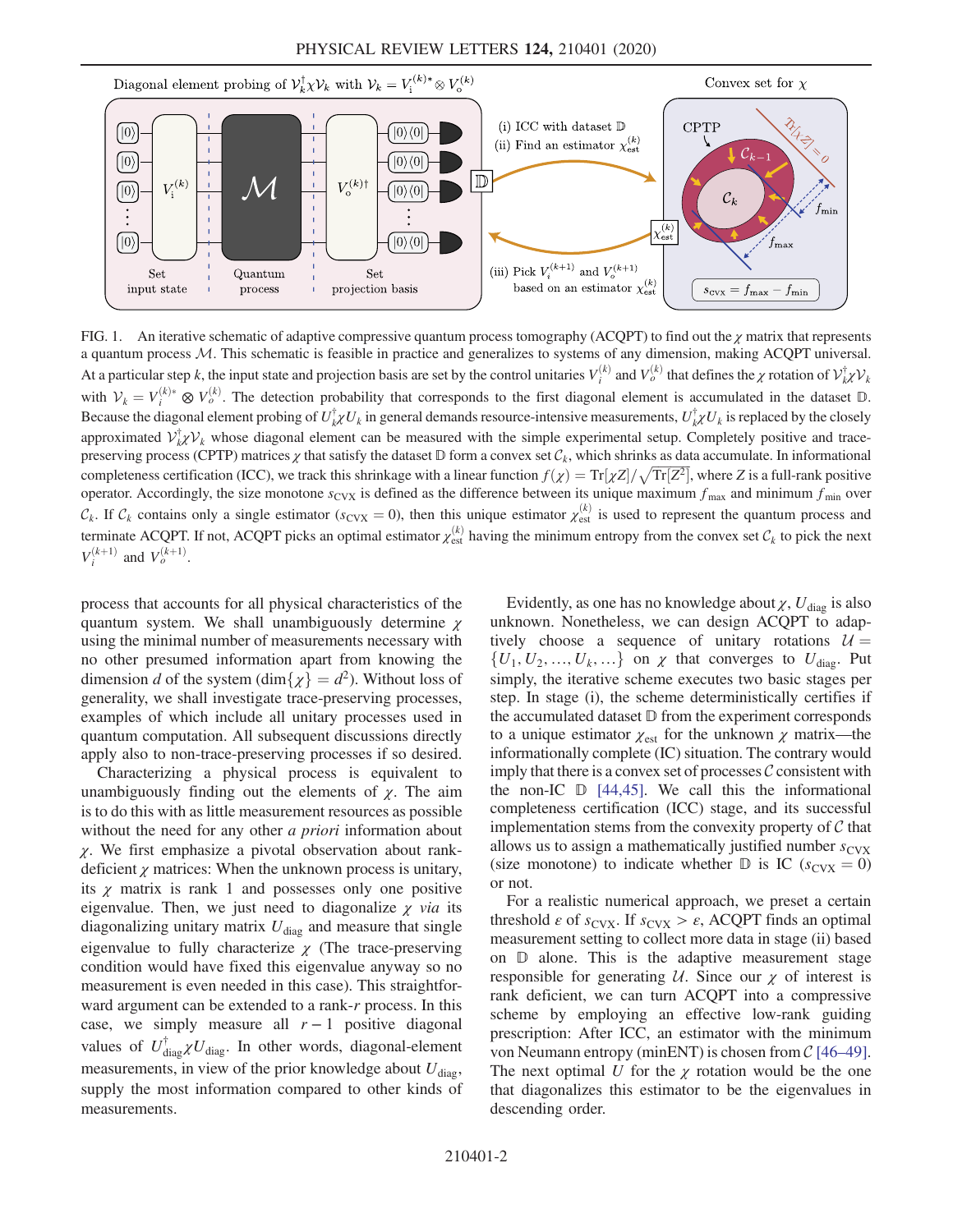<span id="page-2-0"></span>

FIG. 2. Numerical simulations of adaptive and random strategies for  $s_{\text{CVX}}$  and fidelity  $\mathcal F$  with ACQPT for minimal nontrivial ququart unitary processes. A random rotation sequence is defined by Haar-random unitary matrices (see Supplemental Material, Sec. II [\[50\]\)](#page-5-9) and  $F$  in the kth iterative step is computed using the optimal  $\chi_{est}^{(k)}$  chosen with minENT. The markers and shaded regions indicate the average values and standard deviations respectively over 60 random ququart unitary processes. Here, the  $k_{\text{IC}}$  values are recorded at the instant  $s_{\text{CVX}} < 5 \times 10^{-5}$ , which are respectively 34.7  $\pm$  3.6 and 47.0  $\pm$  5.9 for the adaptive and random measurements. All simulations are statistically noiseless, so that  $F$  at  $k_{\text{IC}}$  for *every process* is unity to numerical precision.

At the kth iterative step, the  $\kappa_k$ th diagonal element of  $U_{k}^{\dagger}U_{k}$  is measured following the rule  $\kappa_{k} = \text{mod} (k, r_{k-1}) + 1$ , where  $r_{k-1} = \text{rank}\{\chi_{\text{est}}^{(k-1)}\}\)$ . The logic of this "modulo rule"<br>is to measure the diagonal element of the cyclically shifted is to measure the diagonal element of the cyclically shifted index within the positive-eigenvalue sector of the previously estimated  $\chi_{est}$ , such that eventually all positive eigenvalues of  $\chi$  are measured (up to statistical noise) at step  $k = k_{\text{IC}}$ , that is the final step at which IC measurement data are obtained. As an example, ACQPT measures the first diagonal element of  $\chi$  at  $k = 1$ , then the second diagonal element of  $U_2^{\dagger} \chi U_2$  at  $k = 2$ , and healt to the first diagonal element of  $U_2^{\dagger} \chi U_2$  if  $k = 2$ , and back to the first diagonal element of  $U_3^{\dagger} \chi U_3$  if  $r_2 = \text{rank}\{\chi^{(2)}_{\text{est}}\} < 3$ , and so forth.<br>Figure 1 shows an iterative sch

Figure [1](#page-1-0) shows an iterative schematic of ACQPT. The diagonal element probing of  $U_k^{\dagger} \chi U_k$  in general demands resource-intensive measurements, thus we approximate the probing in an experimentally feasible way using a variable input  $V_i^{(k)}|0...0\rangle$  and projection onto  $V_o^{(k)}|0...0\rangle$ . The first diagonal element of  $V_k^{\dagger} \chi V_k$ , where  $V_k = V_i^{(k)*} \otimes V_o^{(k)}$ , can be obtained from the detection probability, and  $V_i^{(k)}$  and  $V_o^{(k)}$  are chosen to closely approximate the  $\kappa_k$ th diagonal of  $U_k^{\dagger} Z U_k$ . We invite the reader to visit the Supplemental Material, Sec. I [\[50\],](#page-5-9) for further elaboration.

As ACQPT proceeds, more independent data are collected such that  $U_k \rightarrow U_{\text{diag}}$  quickly. In this way, our scheme can efficiently acquire optimal data and determine

<span id="page-2-1"></span>

FIG. 3. (a) The polarization state of two photons is transformed by a two-qubit process  $M$ . For ACQPT on the unknown  $\chi$  matrix that represents  $M$ , the initial state and output projection basis are adaptively manipulated by controlling half-wave plates (HWPs) and quarter-wave plates (QWPs) according to  $V_i^{(k+1)}$  and  $V_o^{(k+1)}$ , which are given from the previously estimated  $\chi_{est}^{(k)}$  based on the accumulated dataset (see Supplemental Material, Sec. I [\[50\]\)](#page-5-9). As the target two-qubit processes,  $\mathbb{I} \otimes H$  (Hadamard transform only on the second qubit) and controlled-NOT (CNOT) gates are optically constructed. (b) A HWP at 22.5° is placed on the second qubit, which functions as the Hadamard gate. (c) Only if two single photons have vertical polarization, the Hong-Ou-Mandel interference on a partially polarizing beam splitter (PPBS) imprints a phase shift of  $\pi$  onto two-qubit state, that is, controlled-phase gate. To make a CNOT gate, HWPs at 22.5° are applied on the second (target) qubit before and after the controlled-phase gate [\[51,52\].](#page-6-0)

whether they are sufficient to uniquely recover  $\chi$  without ever requiring spurious preexperimental assumptions about χ. Notice that the rank deficiency of χ is not assumed here. A (nearly) full-rank  $\chi$  unbeknownst to us would automatically result in a much slower convergence of ACQPT.

Numerical results.—Our first numerical showcase of ACQPT demonstrates the superiority of adaptive χ-rotation sequences over random ones. For this, both the size monotone  $s_{\text{CVX}}$  and fidelity  $\mathcal F$  with the true process are numerically simulated with multiple randomly chosen ququart  $(d = 4)$  unitary processes (see Fig. [2\)](#page-2-0). The results clearly show that the adaptive strategy gives a significantly smaller  $k_{\text{IC}}$  than the random strategy.

We further give numerical estimates on the scaling behaviors of  $k_{\text{IC}}$  for both the adaptive and random strategies on qudit unitary processes in the Supplemental Material, Sec. III [\[50\]](#page-5-9). We show, for a reasonably large range of d and multiple simulations with random processes, that these strategies only need measurement resources of  $O(d^2)$  in contrast with the standard  $O(d^4)$ . For a more complete analysis, we also compared the minENT strategy in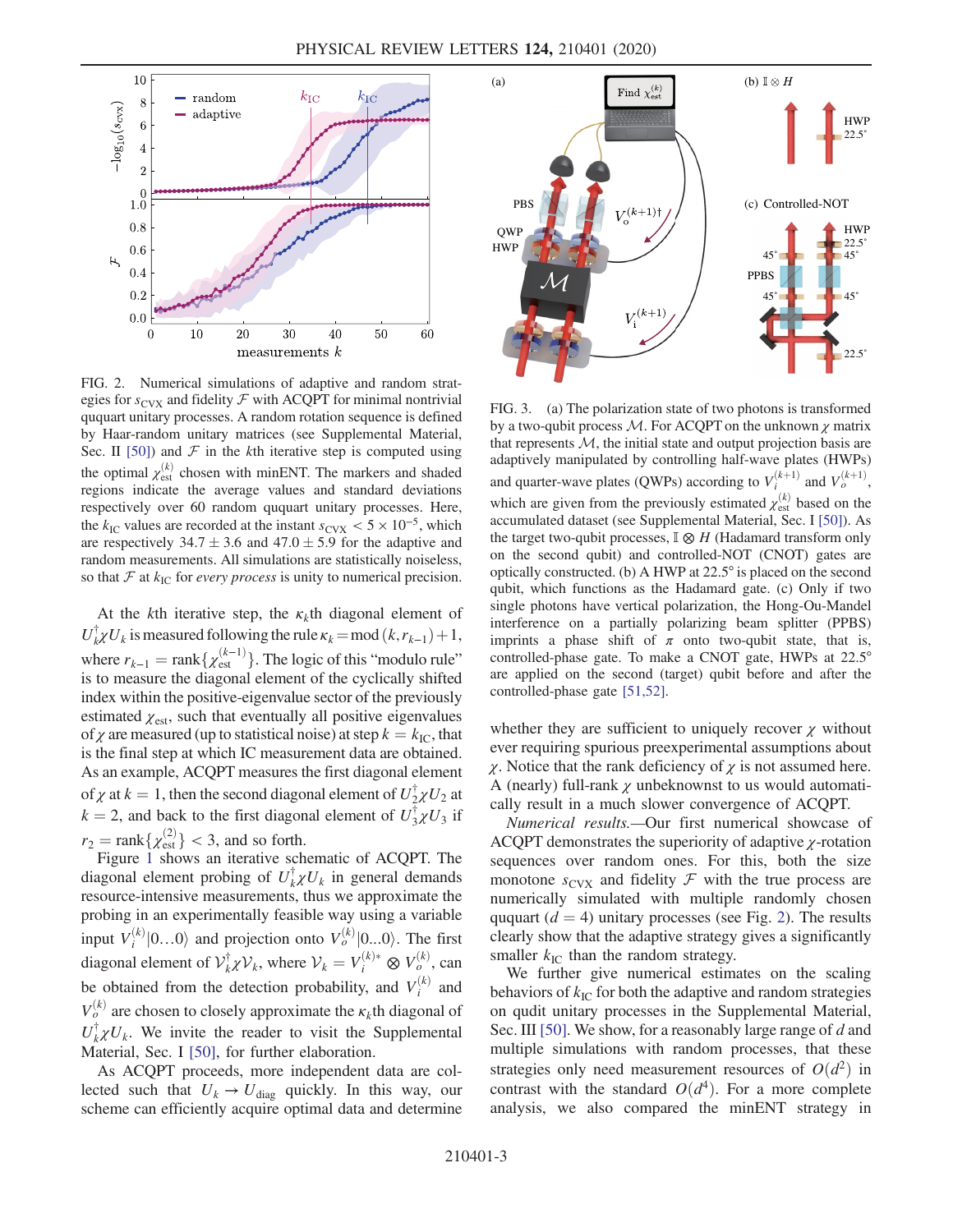PHYSICAL REVIEW LETTERS 124, 210401 (2020)

<span id="page-3-0"></span>

FIG. 4. The experimental ACQPT results plotted for both the (a)  $\mathbb{I} \otimes H$  and (b) CNOT gates. All  $k_{\text{IC}}$  values are recorded at the instants when  $s_{\text{CVX}}$  drops below 5  $\times$  10<sup>-5</sup>, and 15 experimental runs are performed on each gate. Although both gates should ideally be unitary, the CNOT gate possesses a  $\chi$  matrix of higher rank due to the hardware imperfections such as polarization-dependent losses and partial distinguishability within a photon pair. Accordingly, the CNOT gate requires more measurements than the  $\mathbb{I} \otimes H$  gate, and hence a larger  $k_{\text{IC}}$  and a lower IC  $\mathcal F$ . The density-matrix plots of the minENT estimator  $\chi_{\text{est}}^{(k)}$  at various ACQPT step numbers k for each gate paint the evolution picture of the compression run that leads to the final unique estimator  $\chi_{est}^{(k_C)}$ , which is close to the standard QPT reconstruction using  $k = 256$  measurements.

ACQPT with another available adaptive strategy, the minimum-L1 norm strategy.

Experimental results.—The experimental platform we use for demonstrating ACQPT utilizes a source of two photons. The quantum processes of interest are implemented for the polarization modes. A 140-fs ultrafast laser is impinged on a 1 mm-thick type-II Barium Borate (BBO) crystal to emit two single photons in the beamlike configuration using spontaneous parametric down conversion (SPDC). The individual photons delivered to the experimental setup shown in Fig. [3\(a\)](#page-2-1) with single-mode fibers each possesses the central wavelength of 780 nm. To maximize the indistinguishability between two photons, their spectra are truncated by making use of interference filters having 2 nm full-width at half-maximum bandwidth.

The two-photon state is first initialized to the doubly horizontally polarized state  $|00\rangle\langle00|$ . At the kth iterative step of ACQPT, the initial state and projection basis are manipulated using half- (HWP) and quarter-wave (QWP) plates according to the previously chosen two-qubit operations  $V_i^{(k)}$  and  $V_o^{(k)}$ , respectively. For simple implementation, the closest separable initial state and projection basis are utilized. We anticipate an even better performance from ACQPT with sophisticated entangling operations.

The ACQPT scheme proceeds as follows: Starting with  $k = 1$ ,  $V_i^{(1)}$  and  $V_o^{(1)}$  are generated randomly because there is initially no information about the unknown  $\chi$ . Making is initially no information about the unknown  $\chi$ . Making use of the algorithm in the Supplemental Material, Sec. I [\[50\]](#page-5-9), a datum  $D_1$  is obtained from the probability of coincidentally detecting a photon at each of the two photodetectors [see Fig. [3\(a\)](#page-2-1)]. This probability is estimated from dividing the coincidence counts for the setting of  $V_i^{(1)}$ and  $V_o^{(1)}$  by the total input photon counts, the latter of which can be measured by removing the polarizing beam splitter (PBS) at once. The datum is then utilized to find  $V_i^{(2)}$  and  $V_o^{(2)}$  to measure in the next iteration, and the whole procedure repeats until a unique process matrix is completely characterized at  $k = k_{\text{IC}}$ .

We investigate both the  $\mathbb{I} \otimes H$  (Hadamard transform only on the second qubit) and controlled-NOT (CNOT) gates constructed as in Figs. [3\(b\)](#page-2-1) and [3\(c\).](#page-2-1) The Hadamard gate is simply realized using a HWP at 22.5°, whereas the CNOT gate is implemented by exploiting Hong-Ou-Mandel interference effects on a partially polarizing beam splitter (PPBS) that partially reflects vertical polarization with a transmittance of  $1/3$  and perfectly transmits hori-zontal polarization [51–[53\].](#page-6-0) Figure [4](#page-3-0) shows plots of  $s_{\text{CVX}}$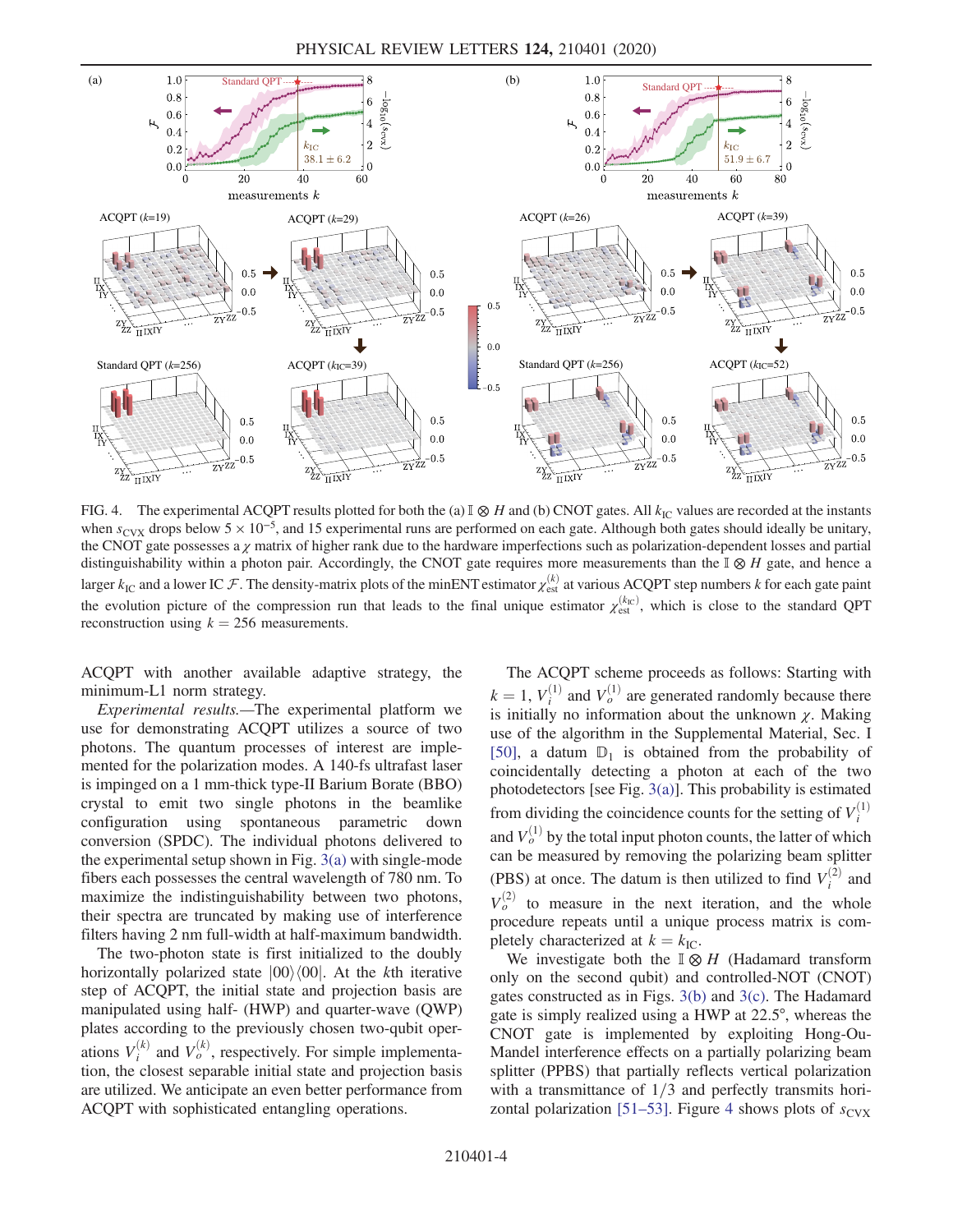and  $\mathcal F$  at each step k for the two-qubit processes. ACQPT essentially gives almost the same results as standard QPT with much fewer measurement outcomes  $(38.1 \pm 6.2$  and 51.9  $\pm$  6.7 for I ⊗ H and CNOT gates) than 256 and no prior information. The disparity in the required number of measurements for the two gates stems from their different degrees of implementation imperfections that result in nonunitary processes. This clearly shows that ACQPT works adaptively.

Discussion.—All presented simulation and experimental results have confirmed, indeed, that our adaptive elementprobing compressive scheme can characterize any quantum process using drastically less measurement resources than the standard  $O(d^4)$  without imposing *ad hoc* assumptions. Additional simulation graphs and procedures illustrated in the Supplemental Material, Sec. III [\[50\],](#page-5-9) provide evidence that for general qudit unitary processes, there exists a quadratic enhancement to  $O(d^2)$  in terms of measurement resource costs needed to unambiguously characterize any qudit unitary process in contrast with  $O(d^4)$ .

One may additionally incorporate trusted prior information into ACQPT. Most straightforwardly, if one insists in knowing the rank r of the actual unknown process, then one may simply replace  $r_k$  with r in the "modulo rule" when measuring diagonal elements. Numerically for example, if we enforce  $r = 1$ , ACQPT becomes comparable to the most efficient Baldwin-Kalev-Deutsch (BKD) scheme [\[38,54\]](#page-5-3) for a unitary channel known to date, that requires projective measurements of  $2d^2 - d$ . See the Supplemental Material, Sec. III [\[50\],](#page-5-9) for details. The advantage of incorporating the prior information this way into ACQPT is that even if the prior information turns out to be inaccurate, the effect is not detrimental since an additional layer of certification is carried out to verify if the process estimator is truly unique. This failsafe is what distinguishes ACQPT in merit from all other reported undersampled characterization schemes to the authors' knowledge.

Furthermore, as shown in Fig. [2](#page-2-0), the size monotone and fidelity progress very similarly for both the adaptive and random strategies during the initial measurement phase. We may then use this observation to arrive at a hybrid compressive scheme where random measurements are first used at the initial phase before they are switched to adaptive ones. This would also further reduce the overall computational load in trying to execute the adaptive stage repeatedly.

This work was supported in part by the National Research Foundation of Korea (NRF) (Grants No. 2019R1A2C3004812, No. 2019M3E4A1080074, No. 2019R1H1A3079890, No. 2020R1A2C1008609, and No. 2019R1A6A1A10073437), KIST institutional program (Project No. 2E30620), and the Spanish MINECO (Grants No. FIS201567963-P and No. PGC2018-099183-B-I00). Y. K. acknowledges support

from the Global Ph.D. Fellowship by the NRF (Grant No. 2015H1A2A1033028).

Y. K. and Y. S. T. contributed equally to this work.

<span id="page-4-2"></span><span id="page-4-1"></span><span id="page-4-0"></span>[\\*](#page-0-0) ys\_teo@snu.ac.kr [†](#page-0-1) jeongh@snu.ac.kr [‡](#page-0-1) yoonho72@gmail.com

- <span id="page-4-4"></span><span id="page-4-3"></span>[1] Y.-C. Jeong, J.-C. Lee, and Y.-H. Kim, Experimental implementation of a fully controllable depolarizing quantum operation, Phys. Rev. A 87[, 014301 \(2013\).](https://doi.org/10.1103/PhysRevA.87.014301)
- [2] H.-T. Lim, K.-H. Hong, and Y.-H. Kim, Experimental demonstration of high fidelity entanglement distribution over decoherence channels via qubit transduction, [Sci. Rep.](https://doi.org/10.1038/srep15384) 5[, 15384 \(2015\)](https://doi.org/10.1038/srep15384).
- <span id="page-4-6"></span><span id="page-4-5"></span>[3] Y.-S. Kim, J.-C. Lee, O. Kwon, and Y.-H. Kim, Protecting entanglement from decoherence using weak measurement and quantum measurement reversal, Nat. Phys. 8[, 117 \(2012\).](https://doi.org/10.1038/nphys2178)
- [4] T. D. Ladd, F. Jelezko, R. Laflamme, Y. Nakamura, C. Monroe, and J. L. O'Brien, Quantum computers, [Nature](https://doi.org/10.1038/nature08812) (London) 464[, 45 \(2010\).](https://doi.org/10.1038/nature08812)
- [5] E. T. Campbell, B. M. Terhal, and C. Vuillot, Roads towards fault-tolerant universal quantum computation, [Nature](https://doi.org/10.1038/nature23460) (London) 549[, 172 \(2017\)](https://doi.org/10.1038/nature23460).
- [6] B. Lekitsch, S. Weidt, A. G. Fowler, K. Mølmer, S. J. Devitt, C. Wunderlich, and W. K. Hensinger, Blueprint for a microwave trapped ion quantum computer, [Sci. Adv.](https://doi.org/10.1126/sciadv.1601540) 3, [e1601540 \(2017\).](https://doi.org/10.1126/sciadv.1601540)
- <span id="page-4-7"></span>[7] V. M. Schäfer, C. J. Ballance, K. Thirumalai, L. J. Stephenson, T. G. Ballance, A. M. Steane, and D. M. Lucas, Fast quantum logic gates with trapped-ion qubits, [Nature \(London\)](https://doi.org/10.1038/nature25737) 555, 75 [\(2018\)](https://doi.org/10.1038/nature25737).
- [8] X.-F. Shi, Accurate Quantum Logic Gates by Spin Echo in Rydberg Atoms, [Phys. Rev. Applied](https://doi.org/10.1103/PhysRevApplied.10.034006) 10, 034006 (2018).
- [9] T. Ono, R. Okamoto, M. Tanida, H. F. Hofmann, and S. Takeuchi, Implementation of a quantum controlled-swap gate with photonic circuits, Sci. Rep. 7[, 45353 \(2017\).](https://doi.org/10.1038/srep45353)
- [10] R. B. Patel, J. Ho, F. Ferreyrol, T. C. Ralph, and G. J. Pryde, A quantum Fredkin gate, Sci. Adv. 2[, e1501531 \(2016\).](https://doi.org/10.1126/sciadv.1501531)
- <span id="page-4-8"></span>[11] J. Fiurášek, Linear optical Fredkin gate based on partialswap gate, Phys. Rev. A 78[, 032317 \(2008\).](https://doi.org/10.1103/PhysRevA.78.032317)
- [12] I. Chuang and M. Nielsen, *Quantum Computation and* Quantum Information (Cambridge University Press, Cambridge, England, 2000).
- [13] J. L. O'Brien, G. J. Pryde, A. Gilchrist, D. F. V. James, N. K. Langford, T. C. Ralph, and A. G. White, Quantum Process Tomography of a Controlled-Not Gate, [Phys. Rev. Lett.](https://doi.org/10.1103/PhysRevLett.93.080502) 93, [080502 \(2004\).](https://doi.org/10.1103/PhysRevLett.93.080502)
- [14] J. Fiurášek, Maximum-likelihood estimation of quantum measurement, Phys. Rev. A **64**[, 024102 \(2001\)](https://doi.org/10.1103/PhysRevA.64.024102).
- [15] J. F. Poyatos, J. I. Cirac, and P. Zoller, Complete Characterization of a Quantum Process: The Two-Bit Quantum Gate, [Phys. Rev. Lett.](https://doi.org/10.1103/PhysRevLett.78.390) 78, 390 (1997).
- <span id="page-4-9"></span>[16] Y.S. Teo, B.-G. Englert, J. Řeháček, and Z. Hradil, Adaptive schemes for incomplete quantum process tomography, Phys. Rev. A 84[, 062125 \(2011\)](https://doi.org/10.1103/PhysRevA.84.062125).
- [17] J. B. Altepeter, D. Branning, E. Jeffrey, T. C. Wei, P. G. Kwiat, R. T. Thew, J. L. O'Brien, M. A. Nielsen,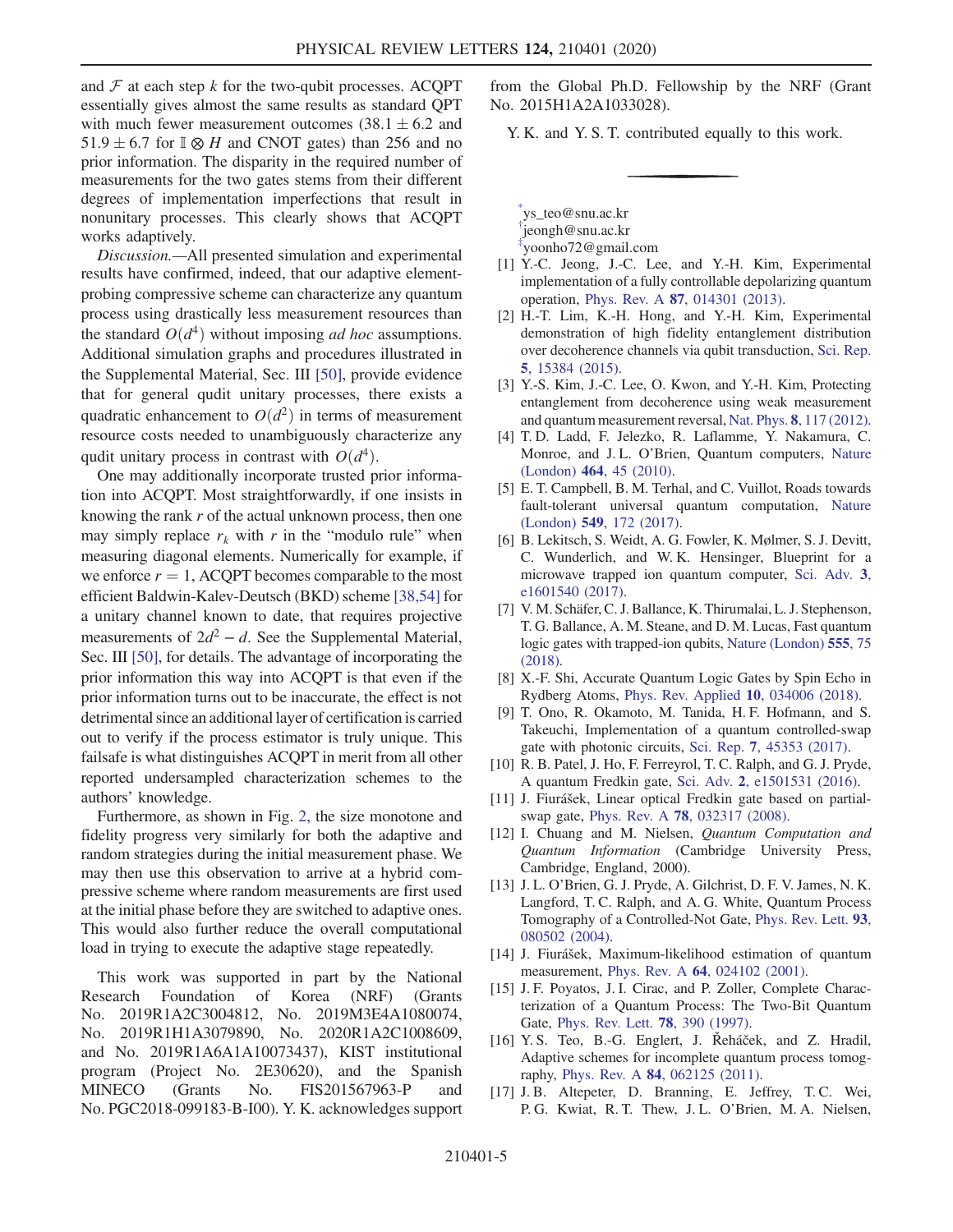and A. G. White, Ancilla-Assisted Quantum Process Tomography, Phys. Rev. Lett. 90[, 193601 \(2003\)](https://doi.org/10.1103/PhysRevLett.90.193601).

- [18] D. W. Leung, Choi's proof as a recipe for quantum process tomography, [J. Math. Phys. \(N.Y.\)](https://doi.org/10.1063/1.1518554) 44, 528 (2003).
- [19] G. M. D'Ariano and P. Lo Presti, Imprinting Complete Information About a Quantum Channel on its Output State, Phys. Rev. Lett. 91[, 047902 \(2003\)](https://doi.org/10.1103/PhysRevLett.91.047902).
- [20] G. M. D'Ariano and P. Lo Presti, Quantum Tomography for Measuring Experimentally the Matrix Elements of an Arbitrary Quantum Operation, [Phys. Rev. Lett.](https://doi.org/10.1103/PhysRevLett.86.4195) 86, 4195  $(2001)$ .
- <span id="page-5-0"></span>[21] S. Omkar, R. Srikanth, and S. Banerjee, Characterization of quantum dynamics using quantum error correction, [Phys.](https://doi.org/10.1103/PhysRevA.91.012324) Rev. A 91[, 012324 \(2015\)](https://doi.org/10.1103/PhysRevA.91.012324).
- [22] S. Omkar, R. Srikanth, and S. Banerjee, Quantum code for quantum error characterization, [Phys. Rev. A](https://doi.org/10.1103/PhysRevA.91.052309) 91, 052309 [\(2015\).](https://doi.org/10.1103/PhysRevA.91.052309)
- [23] M. Mohseni and D.A. Lidar, Direct characterization of quantum dynamics: General theory, [Phys. Rev. A](https://doi.org/10.1103/PhysRevA.75.062331) 75, [062331 \(2007\).](https://doi.org/10.1103/PhysRevA.75.062331)
- <span id="page-5-1"></span>[24] M. Mohseni and D. A. Lidar, Direct Characterization of Quantum Dynamics, Phys. Rev. Lett. 97[, 170501 \(2006\).](https://doi.org/10.1103/PhysRevLett.97.170501)
- [25] Y. Kim, Y.-S. Kim, S.-Y. Lee, S.-W. Han, S. Moon, Y.-H. Kim, and Y.-W. Cho, Direct quantum process tomography via measuring sequential weak values of incompatible observables, [Nat. Commun.](https://doi.org/10.1038/s41467-017-02511-2) 9, 192 (2018).
- [26] A. Gaikwad, D. Rehal, A. Singh, Arvind, and K. Dorai, Experimental demonstration of selective quantum process tomography on an nmr quantum information processor, Phys. Rev. A 97[, 022311 \(2018\)](https://doi.org/10.1103/PhysRevA.97.022311).
- [27] A. Bendersky and J. P. Paz, Selective and efficient quantum state tomography and its application to quantum process tomography, Phys. Rev. A 87[, 012122 \(2013\)](https://doi.org/10.1103/PhysRevA.87.012122).
- [28] C. T. Schmiegelow, A. Bendersky, M. A. Larotonda, and J. P. Paz, Selective and Efficient Quantum Process Tomography Without Ancilla, [Phys. Rev. Lett.](https://doi.org/10.1103/PhysRevLett.107.100502) 107, 100502 [\(2011\).](https://doi.org/10.1103/PhysRevLett.107.100502)
- [29] A. Bendersky, F. Pastawski, and J. P. Paz, Selective and efficient quantum process tomography, [Phys. Rev. A](https://doi.org/10.1103/PhysRevA.80.032116) 80, [032116 \(2009\).](https://doi.org/10.1103/PhysRevA.80.032116)
- <span id="page-5-2"></span>[30] A. Bendersky, F. Pastawski, and J. P. Paz, Selective and Efficient Estimation of Parameters for Quantum Process Tomography, Phys. Rev. Lett. 100[, 190403 \(2008\)](https://doi.org/10.1103/PhysRevLett.100.190403).
- [31] D. Donoho, Compressed sensing, [IEEE Trans. Inf. Theory](https://doi.org/10.1109/TIT.2006.871582) 52[, 1289 \(2006\)](https://doi.org/10.1109/TIT.2006.871582).
- [32] E. J. Candés and T. Tao, Near-optimal signal recovery from random projections: Universal encoding strategies?, [IEEE](https://doi.org/10.1109/TIT.2006.885507) [Trans. Inf. Theory](https://doi.org/10.1109/TIT.2006.885507) 52, 5406 (2006).
- [33] E.J. Candés and B. Recht, Exact matrix completion via convex optimization, [Found. Comput. Math.](https://doi.org/10.1007/s10208-009-9045-5) 9, 717 [\(2009\).](https://doi.org/10.1007/s10208-009-9045-5)
- [34] D. Gross, Y.-K. Liu, S. T. Flammia, S. Becker, and J. Eisert, Quantum State Tomography Via Compressed Sensing, Phys. Rev. Lett. 105[, 150401 \(2010\).](https://doi.org/10.1103/PhysRevLett.105.150401)
- [35] A. Kalev, R. L. Kosut, and I. H. Deutsch, Quantum tomography protocols with positivity are compressed sensing protocols, [npj Quantum Inf.](https://doi.org/10.1038/npjqi.2015.18) 1, 15018 (2015).
- [36] A. Steffens, C. A. Riofrío, W. McCutcheon, I. Roth, B. A. Bell, A. McMillan, M. S. Tame, J. G. Rarity, and J. Eisert,

Experimentally exploring compressed sensing quantum tomography, [Quantum Sci. Technol.](https://doi.org/10.1088/2058-9565/aa6ae2) 2, 025005 (2017).

- [37] C. A. Riofrío, D. Gross, S. T. Flammia, T. Monz, D. Nigg, R. Blatt, and J. Eisert, Experimental quantum compressed sensing for a seven-qubit system, [Nat. Commun.](https://doi.org/10.1038/ncomms15305) 8, 15305 [\(2017\).](https://doi.org/10.1038/ncomms15305)
- <span id="page-5-3"></span>[38] C. H. Baldwin, A. Kalev, and I. H. Deutsch, Quantum process tomography of unitary and near-unitary maps, [Phys.](https://doi.org/10.1103/PhysRevA.90.012110) Rev. A 90[, 012110 \(2014\)](https://doi.org/10.1103/PhysRevA.90.012110).
- <span id="page-5-4"></span>[39] A. V. Rodionov, A. Veitia, R. Barends, J. Kelly, D. Sank, J. Wenner, J. M. Martinis, R. L. Kosut, and A. N. Korotkov, Compressed sensing quantum process tomography for superconducting quantum gates, [Phys. Rev. B](https://doi.org/10.1103/PhysRevB.90.144504) 90, 144504 [\(2014\).](https://doi.org/10.1103/PhysRevB.90.144504)
- [40] A. Shabani, R. L. Kosut, M. Mohseni, H. Rabitz, M. A. Broome, M. P. Almeida, A. Fedrizzi, and A. G. White, Efficient Measurement of Quantum Dynamics Via Compressive Sensing, Phys. Rev. Lett. 106[, 100401 \(2011\)](https://doi.org/10.1103/PhysRevLett.106.100401).
- <span id="page-5-5"></span>[41] A. Shchukina, P. Kasprzak, R. Dass, M. Nowakowski, and K. Kazimierczuk, Pitfalls in compressed sensing reconstruction and how to avoid them, [J. Biomol. NMR](https://doi.org/10.1007/s10858-016-0068-3) 68[, 79 \(2017\).](https://doi.org/10.1007/s10858-016-0068-3)
- <span id="page-5-6"></span>[42] S. Boyd and L. Vandenberghe, Convex Optimization (Cambridge University Press, Cambridge, England, 2004).
- <span id="page-5-7"></span>[43] L. Vandenberghe and S. Boyd, Semidefinite programming, SIAM Rev. 38[, 49 \(1996\)](https://doi.org/10.1137/1038003).
- [44] R. Kosut, I. A. Walmsley, and H. Rabitz, Optimal experiment design for quantum state and process tomography and hamiltonian parameter estimation, [arXiv:quant-ph/0411093.](https://arXiv.org/abs/quant-ph/0411093)
- <span id="page-5-8"></span>[45] R. Kosut, Quantum process tomography via L1-norm minimization, [arXiv:0812.4323.](https://arXiv.org/abs/0812.4323)
- [46] D. Ahn, Y. S. Teo, H. Jeong, F. Bouchard, F. Hufnagel, E. Karimi, D. Koutný, J. Řeháček, Z. Hradil, G. Leuchs, and L. L. Sánchez-Soto, Adaptive Compressive Tomography With No a Priori Information, [Phys. Rev. Lett.](https://doi.org/10.1103/PhysRevLett.122.100404) 122, 100404 [\(2019\).](https://doi.org/10.1103/PhysRevLett.122.100404)
- [47] D. Ahn, Y. S. Teo, H. Jeong, D. Koutný, J. Řeháček, Z. Hradil, G. Leuchs, and L. L. Sánchez-Soto, Adaptive compressive tomography: A numerical study, [Phys. Rev.](https://doi.org/10.1103/PhysRevA.100.012346) A 100[, 012346 \(2019\).](https://doi.org/10.1103/PhysRevA.100.012346)
- [48] S. Huang, D. N. Tran, and T. D. Tran, Sparse signal recovery based on nonconvex entropy minimization, in [IEEE Trans.](https://doi.org/10.1109/TSP.2018.2889951) [Signal Process.](https://doi.org/10.1109/TSP.2018.2889951) 67, 1322 (2019).
- [49] D. N. Tran, S. Huang, S. P. Chin, and T. D. Tran, Low-rank matrices recovery via entropy function, in 2016 IEEE International Conference on Acoustics, Speech and Signal Processing (ICASSP) (IEEE, 2016), p. 4064–4068, [https://](https://dx.doi.org/10.1109/ICASSP.2016.7472441) [dx.doi.org/10.1109/ICASSP.2016.7472441.](https://dx.doi.org/10.1109/ICASSP.2016.7472441)
- <span id="page-5-9"></span>[50] See Supplemental Material at [http://link.aps.org/](http://link.aps.org/supplemental/10.1103/PhysRevLett.124.210401) [supplemental/10.1103/PhysRevLett.124.210401](http://link.aps.org/supplemental/10.1103/PhysRevLett.124.210401) contains the novel theory of adaptive compressive quantum process tomography that explicitly describes its formalism, practical implementation, a way to cope with statistical noise, and its precise numerical procedure. It also includes miscellaneous recipes for generating random matrices, and additional simulation graphs that illustrate more properties concerning our universal compressive scheme, which was also highlighted in the Letter.